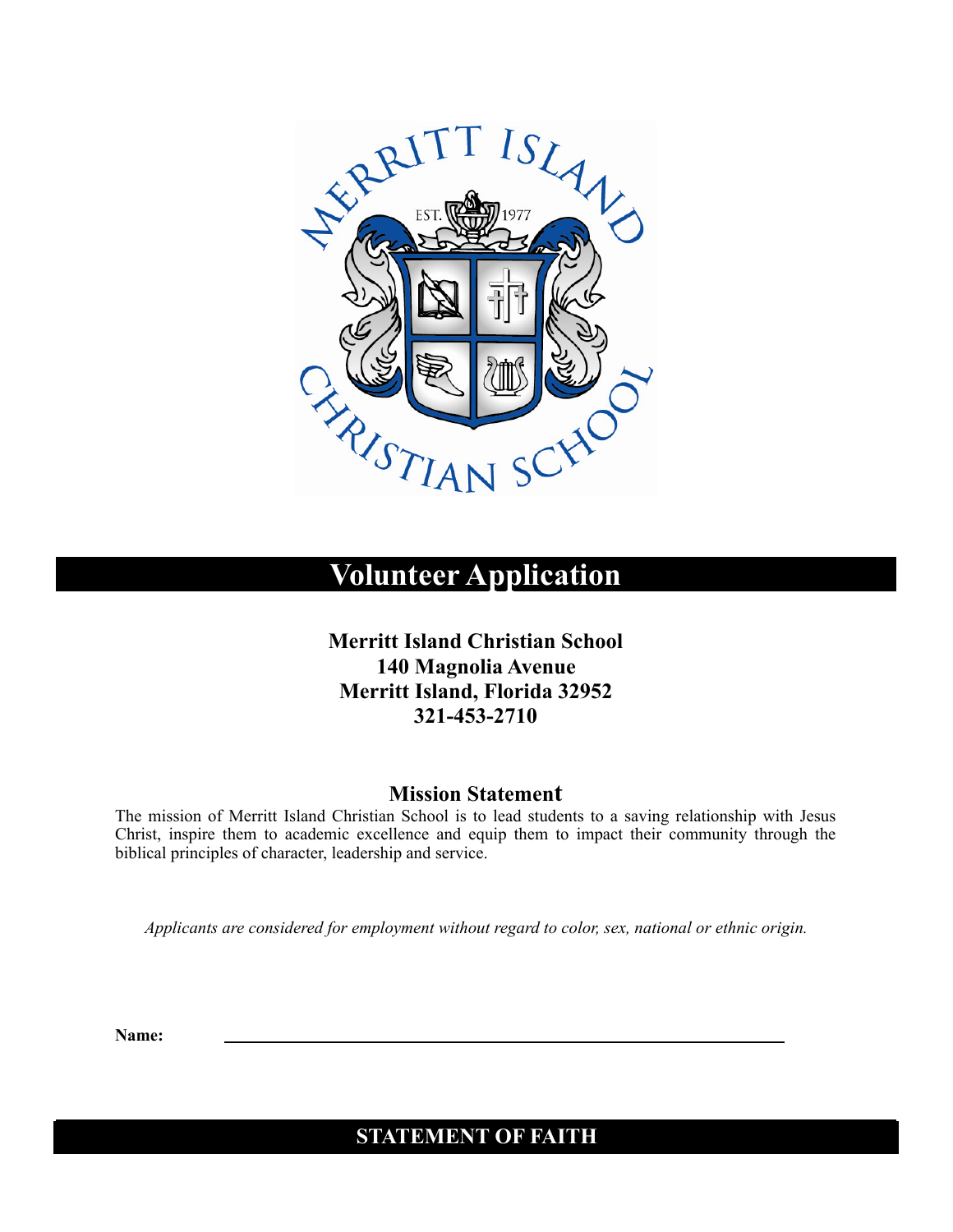- 1. **God**: God is the Creator and Ruler of the Universe. He has eternally existed in three (3) personalities: The Father, the Son, and the Holy Spirit. These are CO-equal and are one God. *Examine these Scriptures: Genesis 1:1, 26, 27; 2:22; Psalms 90:2; Matthew 28:19; I Peter 1:2; II Corinthians 13:14.*
- *2.* **Jesus**: Jesus Christ is the Son of God, Virgin born. He is CO-equal with the Father. Jesus lived a sinless life and offered Himself as the perfect sacrifice for the sins of all people by dying on a cross. He arose from the dead after three days to demonstrate His power over sin and death. He ascended to Heaven's glory and will return someday to earth to reign as King of Kings, and Lord of Lords*. Examine these Scriptures: Matthew 1:22,23; Hebrews 4:14, 15; Acts 1:9-11; Isaiah 9:6; I Corinthians 15:3,4; I Timothy 6:14,15; John 1:1-5; 14:10-30; Romans 1:3,4; Titus 2:13.*
- *3.* **The Holy Spirit**: The Holy Spirit is CO-equal with the Father and the Son of God. He is present in the world to make men aware of their need for Jesus Christ. He also lives in every Christian from the moment of salvation. He provides the Christian with power for living, understanding of spiritual truth, and guidance in doing what is right. He gives every believer a spiritual gift when they are saved. As Christians we seek to live under His control daily. *Examine these Scriptures: II Corinthians 3:17; Acts 1:8; Ephesians 1:13; Ephesians 5:18; John 16:7-13, 14:16, 17; I Corinthians 2:12, 3:16; Galatians 5:25.*
- *4.* **The Bible**: The Bible is God's Word to us. Human authors, under the supernatural guidance of the Holy Spirit, wrote it. It is the supreme source of truth for a Christian's beliefs and living. Because it is inspired by God, it is the truth without any mixture of error. *Examine these Scriptures: II Timothy 3:16; Psalms 119:105, 160, 12:6; II Peter 1:16, 20, 21; Proverbs 30:5.*
- *5.* **Mankind**: People are made in the spiritual image of God, to be like Him in character. People are the supreme object of God's creation. Although every person has tremendous potential for good, all of us are marred by a nature of disobedience toward God called "sin". This nature separates people from God and causes many problems in life. *Examine these Scriptures: Genesis 1:27; Psalms 8:3-6; Isaiah 53:3-6, 59: 1,2; Romans 3:23.*
- *6.* **Salvation**: Salvation is God's free gift to us but we must accept it. We can never make up for our sin by self-improvement or good works. Only by trusting in Jesus Christ as God's offer of forgiveness can anyone be saved from sin's penalty. When we turn from our self-ruled life and turn to Jesus we're saved. Eternal life begins the moment one receives Jesus Christ into his life by faith. *Examine these Scriptures: Romans 6:23; Ephesians 2:8,9; John 14:6, 1:12; Titus 3:5; Galatians 3:26; Romans 5:1, 10:9,10.*
- *7.* **Eternal Security**: Because God gives us eternal life through Jesus Christ, the true believer is secure in that salvation is for eternity. If you have been genuinely saved, you cannot "lose" it. Salvation is maintained by the grace and power of God, not by the self-effort of the Christian. It is the grace and keeping power of God that gives us this security. *Examine these Scriptures: John 10:29; II Timothy 1:12; Hebrews 7:25, 10:10, 14; I Peter 1:3-5; Romans 3:20,28.*
- *8.* **Eternity**: People were created to exist forever. We will exist eternally separated from God by sin or eternally with God through forgiveness and salvation. To be eternally separated from God is Hell. To be eternally in union with Him is eternal life. Heaven and Hell are real places of eternal existence. *Examine these Scriptures: John 3:16, 2:25; Romans 6:23; Revelation 20:15.* 
	- ❑ I fully support the Statement of Faith as written without mental reservations.
	- ❑ I support the Statement of Faith except for the area(s) listed on a separate paper. The exceptions represent either disagreements or items for which I have not yet formed an opinion or conviction.

Print Name
<u>
Date</u>

Date

Date

Date

Date

Date

Date

Date

Date

Date

Date

Date

Date

Date

Date

Date

Date

Date

Date

Date  $\frac{1}{2}$  Date  $\frac{1}{2}$  Date  $\frac{1}{2}$  Date  $\frac{1}{2}$  Date  $\frac{1}{2}$  Date  $\frac{1}{2}$  Dat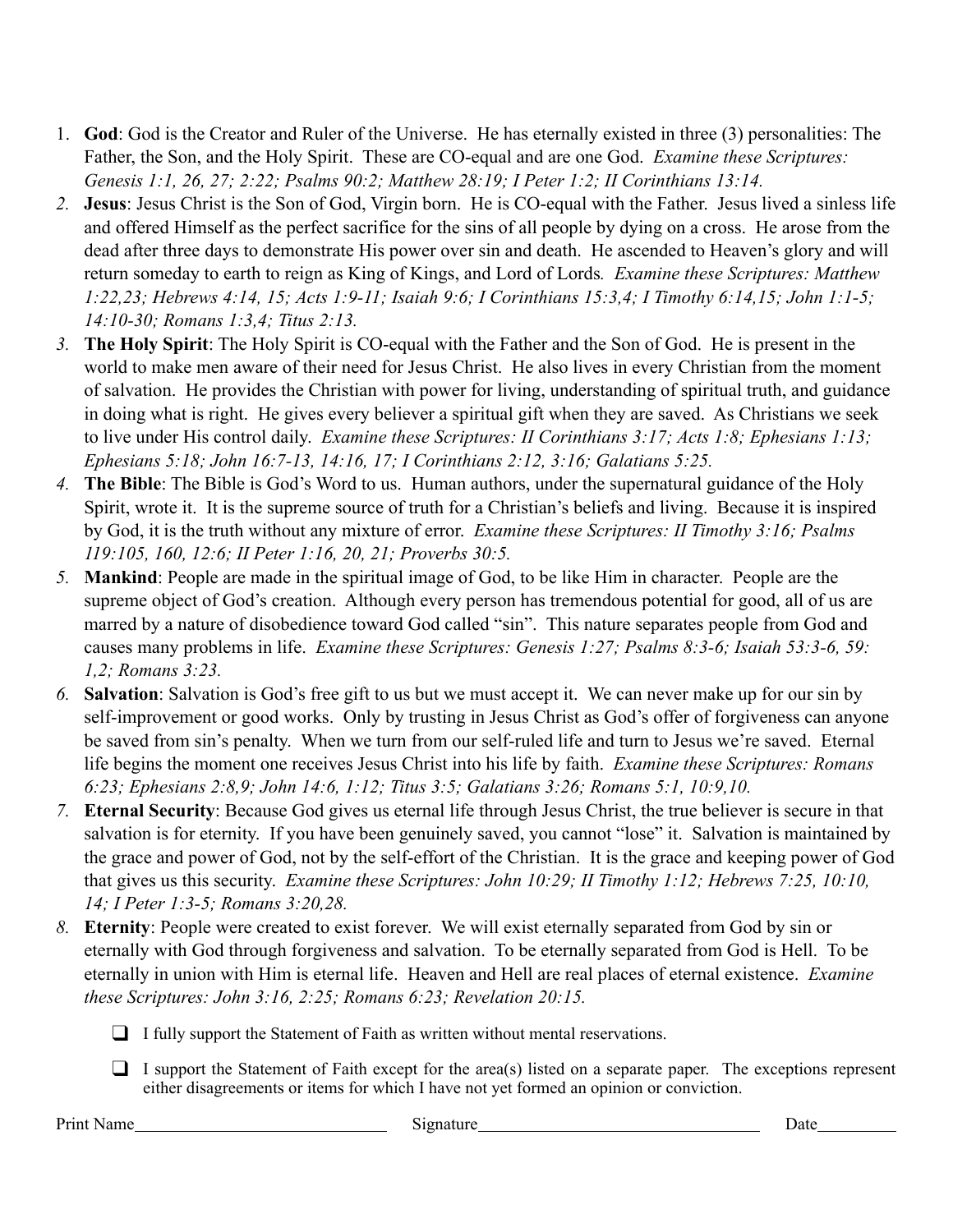## **APPLICATION**

### **I. PERSONAL DATA**

|         |                                                                                                                                                                                                                                | Full Name                         |        |          |                                                                                                                    |
|---------|--------------------------------------------------------------------------------------------------------------------------------------------------------------------------------------------------------------------------------|-----------------------------------|--------|----------|--------------------------------------------------------------------------------------------------------------------|
|         | Last                                                                                                                                                                                                                           | First                             | Middle |          | Maiden                                                                                                             |
| Address | Street                                                                                                                                                                                                                         |                                   |        |          |                                                                                                                    |
|         | City                                                                                                                                                                                                                           | State                             |        | Zip Code |                                                                                                                    |
|         | Phone: Home (                                                                                                                                                                                                                  | $)$ Work (                        |        |          | ) <u>_______________________________</u>                                                                           |
|         | <b>CHRISTIAN BACKGROUND</b>                                                                                                                                                                                                    |                                   |        |          |                                                                                                                    |
|         |                                                                                                                                                                                                                                |                                   |        |          | Are you a "born again" believer as described in John 3:1-8? $\Box$ Yes $\Box$ No (initial)                         |
|         | truth and conduct? $\Box$ Yes $\Box$ No (initial)                                                                                                                                                                              |                                   |        |          | Do you believe the Bible to be the inspired, infallible, Word of God, our final authority in all matters of faith, |
|         | <b>CHURCH BACKGROUND</b>                                                                                                                                                                                                       |                                   |        |          |                                                                                                                    |
|         |                                                                                                                                                                                                                                |                                   |        |          |                                                                                                                    |
|         |                                                                                                                                                                                                                                |                                   |        |          |                                                                                                                    |
|         |                                                                                                                                                                                                                                |                                   |        |          |                                                                                                                    |
|         |                                                                                                                                                                                                                                | Telephone Number<br>If yes,       |        |          |                                                                                                                    |
|         |                                                                                                                                                                                                                                |                                   |        |          |                                                                                                                    |
|         |                                                                                                                                                                                                                                |                                   |        |          |                                                                                                                    |
|         |                                                                                                                                                                                                                                | <b>VOLUNTEER POSITION DESIRED</b> |        |          |                                                                                                                    |
|         |                                                                                                                                                                                                                                |                                   |        |          |                                                                                                                    |
|         |                                                                                                                                                                                                                                |                                   |        |          |                                                                                                                    |
|         | $\Box$ Other                                                                                                                                                                                                                   |                                   |        |          |                                                                                                                    |
|         | PERSONAL REFERENCES                                                                                                                                                                                                            |                                   |        |          |                                                                                                                    |
|         | Please do not list family members as references                                                                                                                                                                                |                                   |        |          |                                                                                                                    |
| 1.      |                                                                                                                                                                                                                                |                                   |        |          |                                                                                                                    |
|         |                                                                                                                                                                                                                                |                                   |        |          |                                                                                                                    |
|         | Address and the contract of the contract of the contract of the contract of the contract of the contract of the contract of the contract of the contract of the contract of the contract of the contract of the contract of th |                                   |        |          |                                                                                                                    |
| 2.      | Name                                                                                                                                                                                                                           |                                   |        |          |                                                                                                                    |
|         |                                                                                                                                                                                                                                |                                   |        |          |                                                                                                                    |
|         |                                                                                                                                                                                                                                |                                   |        |          |                                                                                                                    |
| 3.      |                                                                                                                                                                                                                                |                                   |        |          |                                                                                                                    |
|         |                                                                                                                                                                                                                                |                                   |        |          |                                                                                                                    |